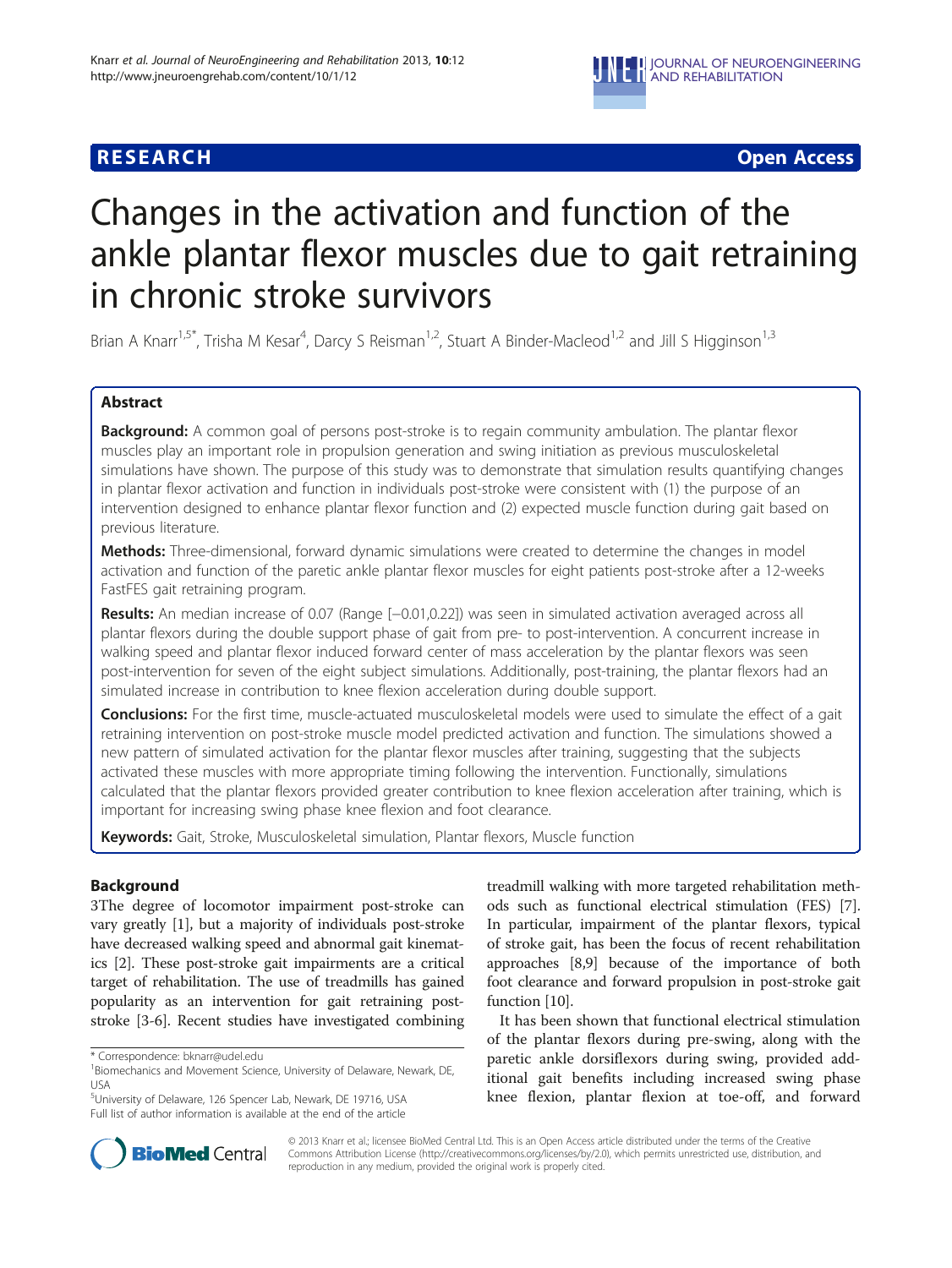propulsion [[8\]](#page-7-0). Furthermore, combining fast treadmill walking and FES applied to the plantar and dorsiflexors for individuals post-stroke [[6\]](#page-7-0) resulted in greater anterior ground reaction force, trailing limb angle, and swing phase knee flexion for individuals post-stroke compared to either fast walking or FES alone. While these immediate effects of fast walking combined with FES are encouraging, the mechanisms underlying the effects are unclear.

Computer simulation studies have previously been used to demonstrate the function of individual muscles in healthy [\[11](#page-7-0)-[13](#page-7-0)] and post-stroke gait [\[14\]](#page-7-0). In particular, pre-swing has been highlighted as an important phase of the gait cycle for forward propulsion and swing initiation in healthy walking [[15\]](#page-7-0). During this phase, it has been shown that the soleus is the primary contributor to forward propulsion and the gastrocnemius is the primary contributor to swing initiation in healthy gait [\[11,12,15](#page-7-0)]. Most recently, simulation analyses identified decreased paretic soleus and gastrocnemius contributions to forward propulsion in an individual post-stroke compared to a healthy control [[16](#page-7-0)] and have suggested that rehabilitation strategies that increase paretic forward propulsion and swing initiation in a population post-stroke have great potential to improve gait performance poststroke [\[16\]](#page-7-0). Similar results were shown with two simulations representing populations post-stroke with average walking speeds of 0.55 and 0.92 m/s [\[17](#page-7-0)]. Computer simulations have not been performed on individuals post-stroke with a wider range of gait impairments. Perhaps more importantly, changes in muscle function after a gait retraining intervention have not been investigated using musculoskeletal modeling.

Due to the role of plantar flexors and leg extension [[18\]](#page-7-0) in generation of propulsion and subsequent maintenance of gait speed, as well as knee flexion velocity which allows for greater swing-phase knee flexion [\[19](#page-7-0)], we developed and tested a novel gait training program combining fast treadmill walking with plantar and dorsiflexor FES during gait (FastFES). One goal of the FastFES gait retraining program was to improve push off forces during pre-swing and foot clearance during swing, two common deficits seen in post-stroke gait, by delivering FES to ankle plantar flexors. The FastFES intervention produced improvements in a wide variety of gait-related outcome measures including forward propulsion, walking speed, walking endurance, and activity [[20](#page-7-0)]. Using musculoskeletal simulations to identify the functions of specific muscles in response to an intervention such as FastFES can be a useful method to assess and enhance gait retraining.

This study used subject-specific musculoskeletal models to simulate the changes in activation and function of the ankle plantar flexor muscles in individuals post-

stroke after a FastFES gait retraining program, as well as to identify relationships between simulation results and clinical gait variables. We developed forward dynamic gait simulations using gait data collected before and after 12-weeks of FastFES gait training. The purpose of this study was to demonstrate that simulation results were consistent with (1) the purpose of the intervention and (2) expected muscle function during gait based on previous literature. Additionally, we evaluated the ability of the model results to predict intervention outcomes by demonstrating correlations between our simulation results and clinically relevant outcome measures.

#### **Methods**

Twelve individuals post-stroke (age  $63 \pm 8.6$  years, 3 men, >6 months post-stroke) were recruited to participate in a 12-week FES gait retraining intervention, involving both plantar and dorsiflexor stimulation [\[20](#page-7-0)]. Inclusion criteria were defined as: 6 months after a stroke involving cerebral cortical regions, able to walk for 5 minutes at self-selected speed without a brace or assistive device, passive paretic ankle dorsiflexion range of motion to reach at least of 5° plantar flexion with the knee flexed, and presence of deficits in walking function. Exclusion criteria were defined as: severe aphasia, substantial cognitive deficits, cerebellar involvement, or preexisting conditions affecting walking function [\[20](#page-7-0)].

#### Subject training

Training consisted of four six minute bouts of treadmill walking at the subjects' fastest possible speed with FES delivered to the paretic limb during the first, third, and fifth minutes of each bout. A fifth bout consisted of three minutes of treadmill walking with FES followed by three minutes of overground walking without FES. During the overground walking subjects were instructed to walk with the same pattern as practiced with the FES. This fifth bout is designed to help transfer the training to a more natural overground setting. FES was delivered to the ankle dorsiflexor muscles during the paretic swing phase and to the ankle plantar flexor muscles during the paretic pre-swing phase of gait [\[8\]](#page-7-0). Timing of the FES during the gait cycle was controlled by two compression closing foot switches (25-mm diameter MA-153, Motion Lab Systems Inc., Baton Rouge, LA) attached to the sole of the paretic limb shoe under the fifth metatarsal head (forefoot switch) and the other under the lateral portion of the heel (hindfoot switch). The FES system delivered stimulation to the ankle dorsiflexor muscles during the paretic swing phase of gait, while the paretic foot was off the ground. The paretic ankle plantar flexor muscles were stimulated from heel off to toe off of during paretic limb pre-swing, as indicated by the hindfoot and forefoot switches. Subjects walked without a brace or assistive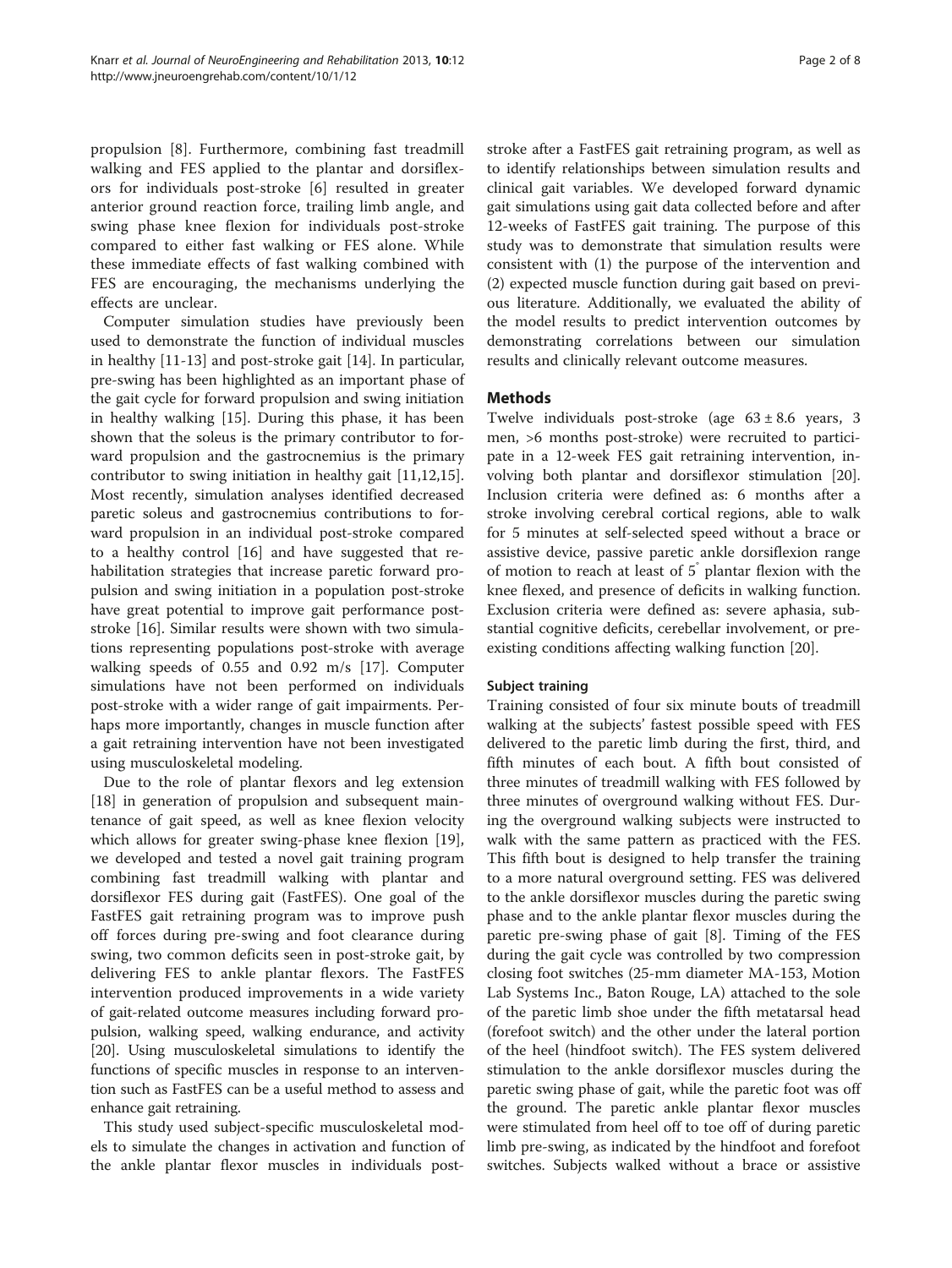device during all training sessions. This training was done 3x/week for 36 total training sessions. All subjects signed informed consent forms approved by the Human Subjects Review Board at the University of Delaware.

#### Data collection

Kinematic and kinetic gait data were collected using an 8-camera motion capture system (Vicon MX, Los Angeles, CA; Motion Analysis, Santa Rosa, CA) as subjects walked at their self-selected walking speed on an instrumented split belt treadmill (AMTI, Watertown, MA; Bertec, Columbus, OH) pre- and post- intervention. The self-selected walking speed was determined during over ground walking using the average of three trials of the 6-meter walk test. Subjects walked without a brace or assistive device and no FES was delivered during these evaluation sessions. Subjects wore an overhead support harness with no body weight support and held on to a handrail (if needed) for safety.

Three-dimensional, subject-specific forward dynamic simulations were created from motion capture walking trials using OpenSim [\[21\]](#page-7-0). The model had 54 actuators, three degrees of freedom at the pelvis and hip joints, and one degree of freedom at the knee, ankle and toe joints, and was scaled to the subject's size and mass. This exact model [\[22](#page-7-0)] and similar models [[21,23\]](#page-7-0) have previously been used in both healthy and osteoarthritic populations. Residual reduction analysis was run on the data to calculate residual forces that account for dynamic inconsistencies between the kinematic and kinetic data, such as the use of handrails. The model predicted muscle activations and forces required to reproduce the experimentally measured gait kinetics and kinematics were found using the Computed Muscle Control algorithm [[24](#page-7-0)]. During computed muscle control, a combination of static optimization and proportional-derivative control is used to compute the muscle excitation levels necessary to drive the kinematics of the model towards the experimentally measured coordinates. The optimization function solved in this step minimizes the sum of two terms: the sum of the squared actuator controls and the weighted sum of the errors in desired acceleration.

#### Data analysis

Based on the muscles targeted by the intervention, the paretic medial gastrocnemius (MG), soleus (SOL), and tibialis posterior (TP) muscles were analyzed in this study. All analysis in this manuscript is focused on the paretic limb. While the authors acknowledge the importance of all muscles, both ipsilateral and contralateral, in contributing to the variables of interest in this study, the plantar flexor muscles are being analyzed here due to the targeted nature of the intervention. Of the three plantar flexor muscles, the MG and SOL muscles were directly stimulated by FES. The TP was also studied, as changes in the TP would reflect changes in a muscle that serves a similar function but was not exposed to FES. For each muscle, the simulated activation ranged from 0 to 1, where 0 indicates no muscle activation and 1 indicates full muscle activation. We calculated the average simulated activation over a period of time, where 1.0 would be the maximum average activation, for the complete gait cycle and during double support. Double support in this study is defined as the period of double support on the paretic limb during pre-swing. Muscle force perturbations were used to determine individual muscle contributions to knee joint and center of mass (COM) accelerations [\[25](#page-7-0)]. For this analysis, an individual muscle's force is perturbed by  $\pm 1$  N and simulated forward for 0.01 s interval to calculate the changes in the model's joint angle and center of mass accelerations [[25\]](#page-7-0). A foot-ground contact model with linear and torsional springs is used to account for the change in ground contact forces caused by the force perturbation. The induced accelerations were averaged over the double support phase of gait for each muscle. For each muscle, changes in percent activation post-intervention were tested for correlation with changes in peak knee flexion and induced knee flexion acceleration. The relationship between trailing limb angle and forward COM acceleration by the plantar flexor (PF) muscles was also examined. In addition, we examined the relationships between changes in percent activation of the PF muscles versus changes in peak knee flexion during swing phase of gait and walking speed and between forward COM acceleration produced by the PF muscles versus walking speed.

#### Statistical analysis

Differences between simulated activation for each muscle pre- and post- intervention were evaluated using the Wilcoxon signed-rank test. Non-parametric statistics per performed due to low sample size and high variability between subjects. Changes in the average knee joint and COM accelerations from pre- to post-intervention were assessed on an individual basis. Linear regressions were performed to assess the following relationships: (1) Changes in simulated activation of the PF muscles versus changes in peak knee flexion during swing phase of gait and walking speed. (2) Changes in simulated plantar flexion activation and trailing limb angle versus changes in knee flexion acceleration. (3) Forward COM acceleration produced by the PF muscles versus walking speed.

#### Results

Four subjects were excluded from this study due to inaccurate force plate data as a result of equipment failure. A total of 16 simulations were generated, with a pre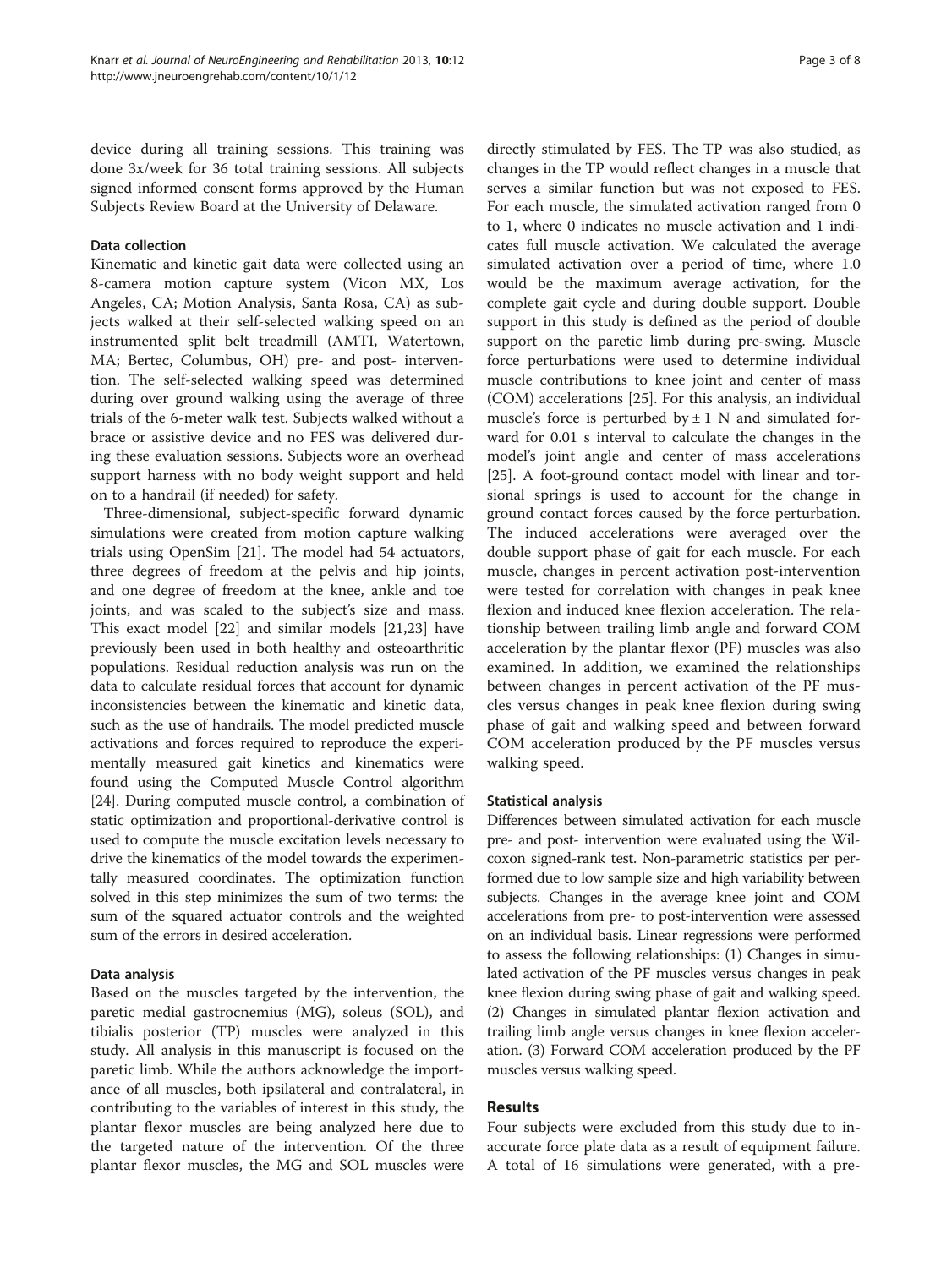training and post-training simulation for each of the eight remaining subjects, built from the gait trials at self-selected speed at the time of collection. All subjects improved self-selected walking speed, and the selfselected speed post-intervention speed was faster (Median 0.2 m/s (Range [0.1, 0.6],  $P < 0.01$ ) than pre-intervention (Table 1).

#### Muscle activation during gait

A median increase of 0.07 (Range [−0.01,0.22]) was seen in simulated activation averaged across all plantar flexor muscles over double support after 12-weeks of gait training  $(P = 0.016)$ . Medial gastrocnemius experienced the largest median change across subjects, at 0.12 (Range  $[-0.03, 0.19]$ ) ( $P = 0.04$ ), and a 0.04 (Range [0.01, 0.11]) median increase  $(P = 0.01)$  was seen in the tibialis posterior muscle. Although not significant, the soleus muscle showed a median increase of 0.05 (Range [−0.07, 0.44]) with training  $(P = 0.20)$ , with 5 of 8 subjects increasing predicted activation and two subjects showing no change (< 0.01). No significant change with training was seen for the average of these muscles over the full gait cycle (median 0.01 (Range [−0.06, 0.04])) (Figure 1).

### Muscle function during gait

#### Forward COM acceleration

Prior to training, the sum of the PF muscles for seven of the eight subjects decelerated the COM in the direction of walking during double support; only one subject's PF showed the normal pattern of accelerating the COM forward during double support (Figure [2](#page-4-0)). Although the changes in plantar flexor function after training (Median 0.36 m/s<sup>2</sup> (Range [-0.72, 4.89])) were not statistically significant for the total or individual muscles across subjects, two additional subjects (3 total) achieved forward COM acceleration from the PF muscles post-intervention.

Table 1 Subject characteristics at the pre-training evaluation



Overall, the sum of the PF muscles for seven of the eight subjects either improved acceleration of the COM or decelerated the COM less after training.

#### Knee joint acceleration

Overall, knee flexion acceleration induced by the medial gastrocnemius during double support increased significantly (Median  $-816.65$  m/s<sup>2</sup> (Range [ $-4108.4$ , 433.37]))  $(P = 0.04)$  post-intervention (Figure [3](#page-4-0)), with only one subject showing decreased induced flexion acceleration post-intervention. Prior to training, the medial gastrocnemius for two of the subjects induced extension acceleration at the knee during double support. In contrast, all subjects showed induced knee flexion acceleration from the medial gastrocnemius post-training.

| Subject | Gender | Age<br>(yrs) | Side of<br>Hemiparesis<br>(L/R) | Time since<br><b>Stroke</b><br>(months) | Self- selected<br>gait speed<br>(m/s) |      | <b>Fugl-Meyer</b><br>(LE) Score<br>$Max = 34$ |     |      |      |      |    |
|---------|--------|--------------|---------------------------------|-----------------------------------------|---------------------------------------|------|-----------------------------------------------|-----|------|------|------|----|
|         |        |              |                                 |                                         |                                       |      |                                               | Pre | Post |      |      |    |
|         |        |              |                                 |                                         |                                       |      |                                               | 98  | M    | 66   | R    | 19 |
|         |        |              |                                 |                                         | 108                                   | M    | 70                                            | L   | 21   | 0.50 | 0.60 | 13 |
| 110     | F      | 65           | R                               | 15                                      | 0.30                                  | 0.90 | 18                                            |     |      |      |      |    |
| 128     | F      | 65           | R                               | 18                                      | 0.50                                  | 0.70 | 18                                            |     |      |      |      |    |
| 129     | F      | 54           | R                               | 55                                      | 0.50                                  | 0.80 | 17                                            |     |      |      |      |    |
| 136     | F      | 58           | R                               | 12                                      | 0.30                                  | 0.50 | 13                                            |     |      |      |      |    |
| 137     | M      | 46           | R                               | 8                                       | 0.40                                  | 0.50 | 15                                            |     |      |      |      |    |
| 142     | F      | 70           |                                 | 9                                       | 0.30                                  | 0.50 | 22                                            |     |      |      |      |    |

Self-selected gait speed listed for pre- and post-intervention.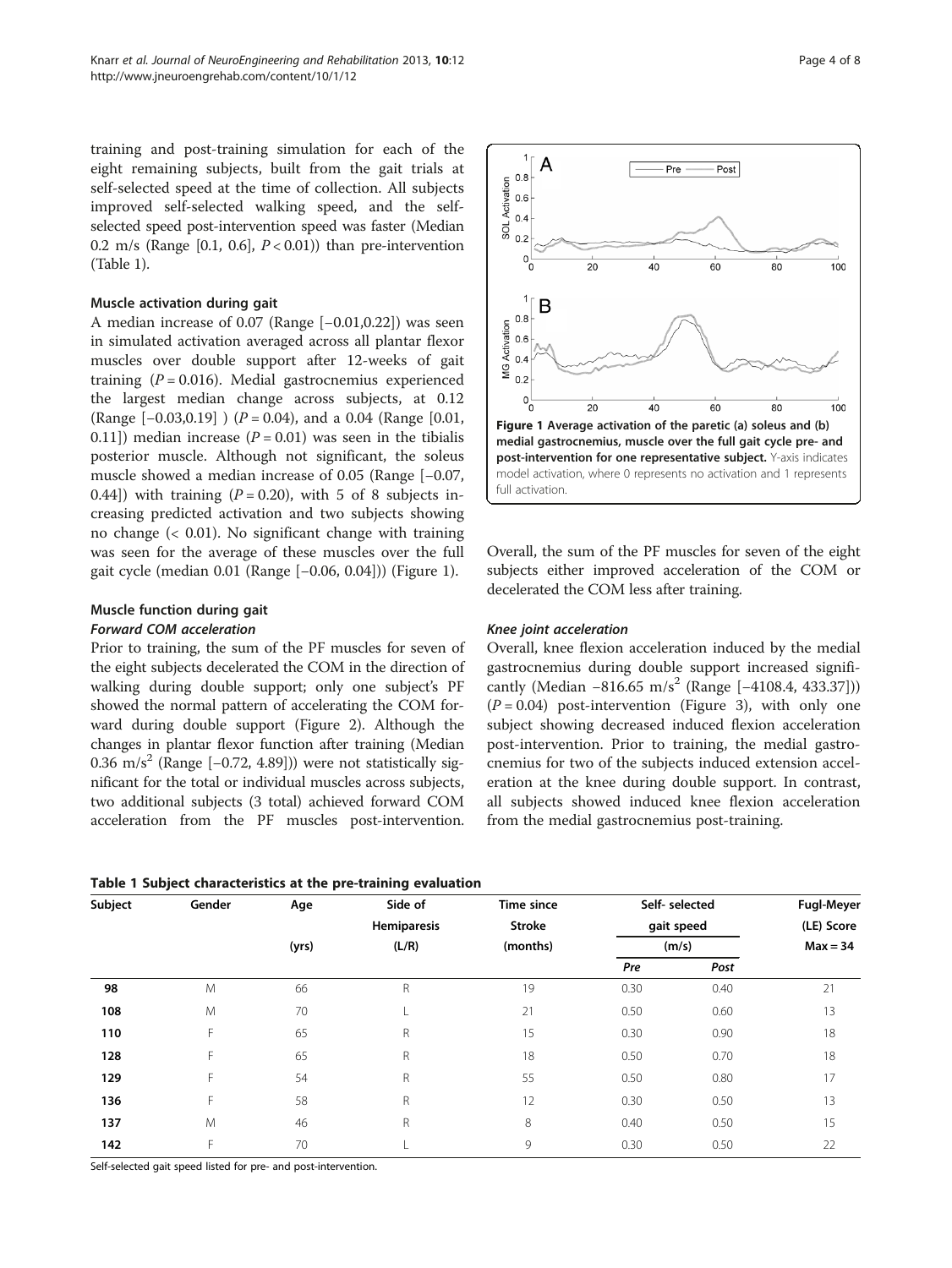Clinical correlations Increases from pre- to post-training in model predicted PF activation during pre-swing showed a significant positive relationship ( $p = 0.01$ ,  $R^2 = 0.71$ ) with increases in peak knee flexion during the swing phase of gait (Figure [4](#page-5-0)). A multiple linear regression with change in average simulated plantar flexion activation and trailing limb angle together showed a significant relationship to change in knee flexion acceleration induced by the plantar flexors during double support, explaining  $\sim$ 75% of the variance (p = 0.03,  $R^2$  = 0.75). Neither change in simulated PF activation nor trailing limb angle alone were significant predictors of change in knee flexion acceleration induced by the plantar flexors. Increased simulated plantar flexion activation with training ( $p = .002$ ,  $R^2 = .82$ ) was related to increases in self-



```
selected walking speed. Greater self-selected walking
speed post-intervention exhibited a trend for a relation-
ship with greater forward COM acceleration by the plan-
tar flexors during double support (p = 0.06, R^2 = .46).
```
#### **Discussion**

The purpose of this study was to demonstrate that simulation results of plantar flexion activation and function for individuals pre- and post-intervention were consistent with (1) the purpose of the intervention and (2) expected muscle function during gait based on previous literature. In addition, we identified correlations between simulation results and clinical measures of walking function. Sixteen subject-specific models were created to represent pre- and post-training gait for 8 individuals post-stroke. To our knowledge, this is the first study to use musculoskeletal simulations of persons with chronic hemiparesis to simulate changes in muscle activation and function before and after participation in a gait retraining intervention.

Significant increases were seen in simulated plantar flexor activation during double support with no changes in total predicted activation over the entire gait cycle, suggesting selective increases in predicted plantar flexion activation during the phase of gait targeted by the intervention, i.e. double support. This new simulated activation pattern post-intervention is consistent with the timing of PF FES used during the intervention, which stimulated PF muscles only during pre-swing. This postintervention activation pattern also agrees with healthy PF muscle coordination where the plantar flexors are activated most during late single leg stance and preswing. Thus, this new simulated pattern of activation for the plantar flexor muscles suggests that the subjects activated these muscles with more appropriate timing following the intervention.

The soleus and gastrocnemius play key roles in forward progression and swing initiation, respectively, primarily during the double support phase of gait [\[11\]](#page-7-0). Post-stroke muscle weakness of the PF muscles can greatly limit force generation by these muscles during gait, leading to decreased walking speed, limited swing phase knee flexion and poor foot clearance during swing [[26,27](#page-7-0)]. Functional electrical stimulation during the FastFES intervention targeted the plantar flexor muscles pre-swing with the goal of enhancing the contribution of these muscles to their respective subtasks and improving gait.

In hemiparetic individuals, enhancing the contribution of the soleus towards forward COM acceleration has been identified as an important mechanism for increasing walking speed [\[16](#page-7-0)]. Interestingly, our models simulated that for 7 of 8 subjects post-stroke pre-training, the soleus decelerated the COM during double support, which is contrary to what is expected for healthy walking

<span id="page-4-0"></span>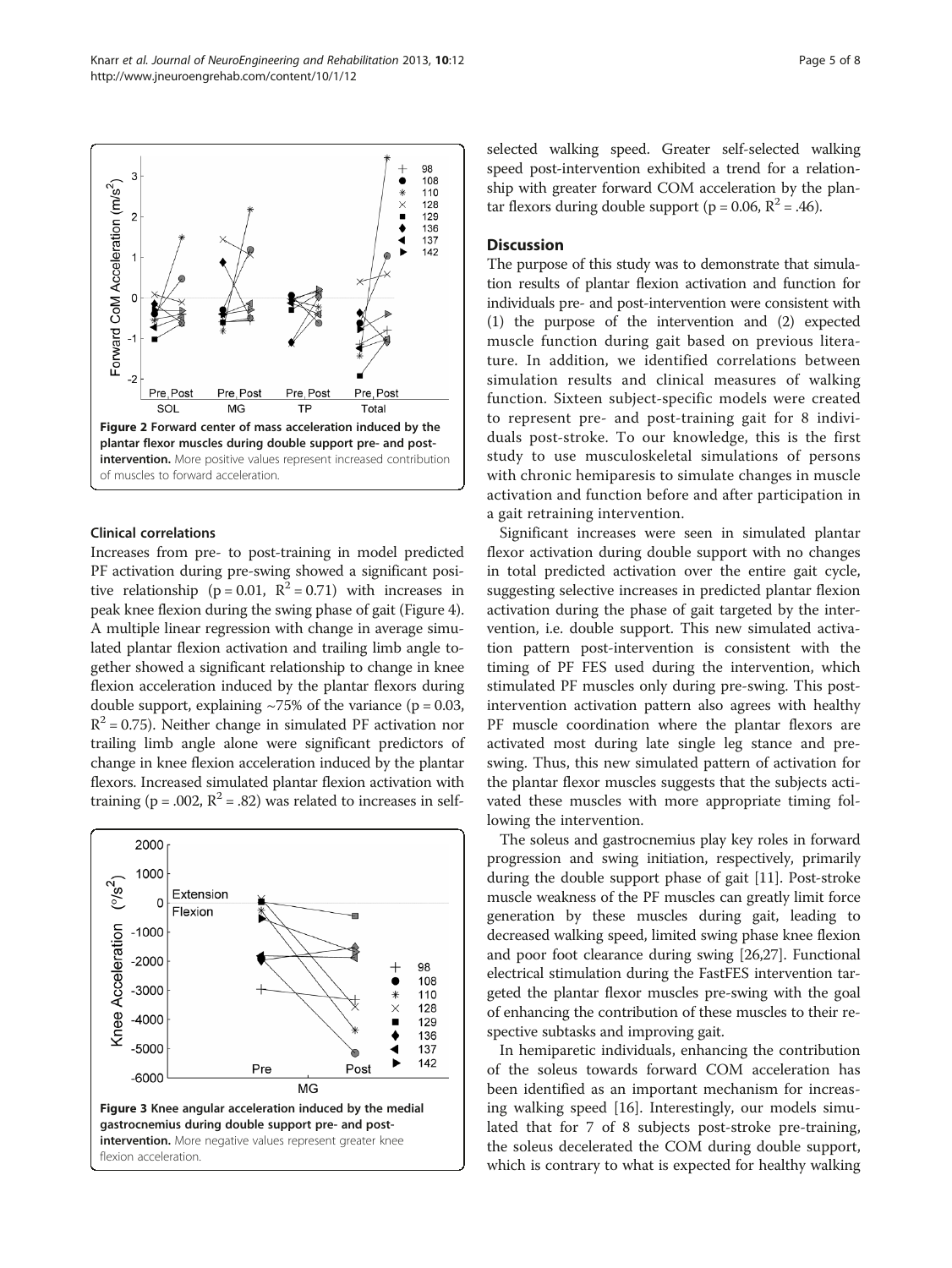[[11,28\]](#page-7-0). This suggests that the subjects' paretic limb was in a poor biomechanical position for the soleus to accelerate the body forward. Post-training, the simulated PF muscles decelerated the COM less than pre-training for seven of eight subjects. In addition, simulations of 3 subjects began to accelerate the COM forward with the PF muscles post-intervention. Not surprisingly, these three subjects were three of the four fastest walkers post-training. Interestingly, the subject who showed the largest simulated increase in plantar flexor induced forward COM acceleration with training also showed the largest increase in self-selected walking speed (0.3 to 0.9 m/s), and walked at the fastest speed of the eight subjects post-intervention. It is important to note that the subjects in this study were walking at very slow speeds, ranging from 0.3 to 0.5 m/s pre-intervention, and the deceleration caused by the PF muscles pre-swing was likely a limiting factor to walking speed. A similar result was seen in a recent simulation study on a single individual post-stroke walking at a slightly faster speed of 0.6 m/s. [\[16](#page-7-0)] Peterson et al. highlighted forward propulsion as a limiting factor for walking speed, and also reported that the gastrocnemius contributes to negative acceleration of the pelvis during pre-swing [[16\]](#page-7-0), similar to the negative COM acceleration by the medial gastrocnemius found in our study.

Neptune and colleagues have shown that the gastrocnemius muscle is critical for swing initiation during pre-swing, increasing swing phase knee flexion and enabling foot clearance during swing by accelerating the knee into flexion [\[15](#page-7-0)]. For seven out of eight of our subjects, the simulated medial gastrocnemius exhibited an increased contribution to knee flexion acceleration postintervention. This increase in knee flexion acceleration is associated with improved trailing limb posture combined with simulated activation of the gastrocnemius during double support, resulting in a change in muscle

timing relative to joint posture. Additionally, the increase in simulated knee flexion acceleration was concurrent with increased walking speed and is consistent with previous simulation studies [\[15,29](#page-7-0)] that suggested that increased contribution to swing initiation by the gastrocnemius is required to increase walking speed. However, this is the first study to actually demonstrate that improved simulated plantar flexor activation is related to improved simulated knee flexion acceleration and walking speed, as was predicted by the previous cross-sectional analysis [\[15,29](#page-7-0)]. Moreover, the simulations allowed an analysis of the contribution of changes in plantar flexor activation to changes in knee flexion acceleration, something that cannot be examined through experimental data. This serves as an example of how muscle-actuated simulations can enhance our understanding of changes with intervention beyond what can be ascertained from experimental data alone.

 $0.7$  $\mathcal{C}$ 

In a previous experimental study investigating immediate effects of FES, peak knee flexion during swing was hypothesized to increase with greater forward propulsive forces as a result of increases in simulated PF activation during pre-swing [[8\]](#page-7-0). In our simulations, PF activation correlated positively with peak knee flexion. This relationship was partially explained by gastrocnemius function (Figure [2](#page-4-0)), which can achieve increases in knee flexion directly through the bi-articulation at the ankle and knee, and by increased trailing limb angle. Leg extension by the trailing limb has been suggested to be important for achieving propulsion in persons with stroke [[2,18\]](#page-7-0) and was one goal of the fast treadmill training intervention used in this study. By using fast walking to increase the trailing limb angle, the ground reaction force exerted at push-off was directed in a more horizontal orientation, providing a greater propulsive force in the forward direction. This greater propulsive force probably allowed for increased forward acceleration of the body and limbs and enabled faster walking speeds



 $R^2$ =0.46, p=0.06

B

 $R^2$ =0.71. p=0.01

<span id="page-5-0"></span>25

A

 $R^2$ =0.82, p=0.002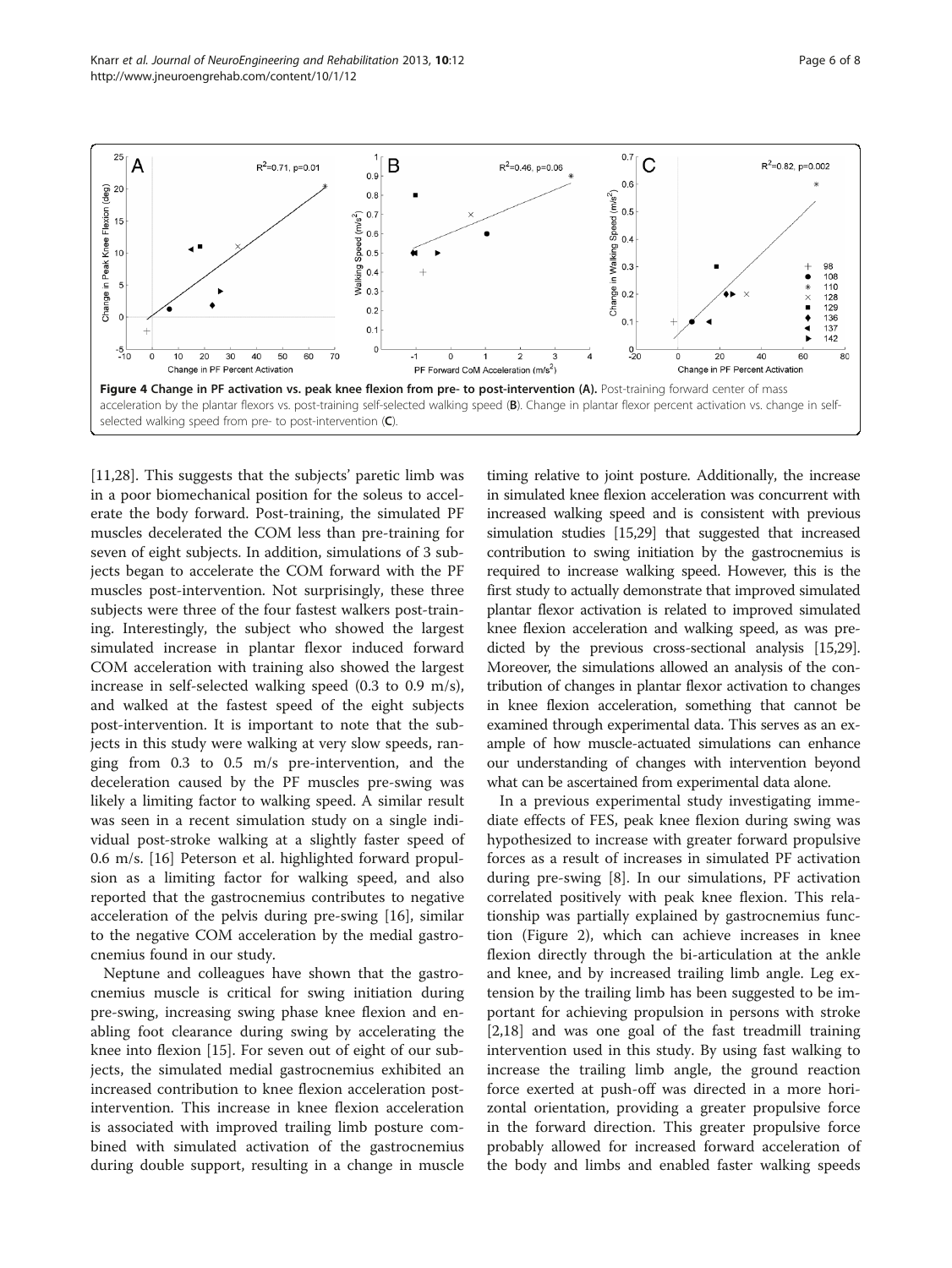and greater knee flexion during swing. Also, greater forward COM acceleration simulated by our model was predictive of greater self-selected walking speed posttraining, a relationship that is consistent with previous cross-sectional study predictions [\[16](#page-7-0)].

This study examined changes in simulated post-stroke muscle activation and function at self-selected speed after a gait retraining intervention. Due to the limited number of subjects and the high variability in individuals post-stroke, it is not known if the findings of this study apply to the population of individuals post-stroke as a whole. Also, all subjects walked at a faster self-selected walking speed post-intervention. While the use of greater walking speeds post-intervention may have confounding effects on variables such as forward COM acceleration, we believe this analysis is important because it allows us to determine what changes in model predicted muscle activation and function were necessary to achieve the increases seen in walking speed post-intervention, a common goal of gait is retraining. In fact, this the first study to show concurrent improvements in speed, propulsion, and predicted PF activation after a targeted training intervention with individuals poststroke. Due to the absence of a control group, it is not clear if the changes seen from pre- to post-intervention are a specific result of either FES or fast treadmill walking. Future work will include groups trained with FES or at fast walking speeds to assess the individual components of the intervention.

The analysis of muscle function is somewhat limited since activation was simulated without the use of EMG for this study. However, our modeling does account for the effect of limb posture on muscle function, which is not accounted for by EMG. For some of the muscles included in this model, surface EMG cannot be obtained. When used longitudinally with an intervention, EMG magnitude can be insensitive to hypertrophy of muscle, which makes comparisons difficult over time. Additionally, relying on EMG signal amplitudes can be difficult, as signal magnitude can vary based on electrode placement and tissue conductivity [\[30\]](#page-7-0). However, EMG can be useful for constraining timing of muscle activity, and future studies should consider its use. Additionally, the cost function used in the model minimizes the sum of the squares of the muscle activations, and generic muscle properties were used. Maximum isometric force parameters were not changed pre- to post-intervention, so it is possible that some of the increase in model predicted activation was due to strength increases elicited by the intervention. The selection of the cost function in particular could have an impact on the muscle activations predicted, as it is possible that the use of a different cost function could result in a different pattern of muscle activations which also reproduce the experimental kinematics and kinetics.

Subjects were allowed to use handrails during walking trials for safety purposes. Although the subjects were instructed to use the handrails with a 'light touch' some subjects may have applied larger forces to the handrails. While the forces applied to the handrails were not accounted for explicitly, residual forces were calculated during the simulation and applied to the COM to account for kinetic imbalances due to external forces (i.e. handrail force). These residual forces were found to agree closely with the forces applied on the instrumented handrails during data collection.

#### Conclusions

For the first time, muscle-actuated simulations were used to detect the effect of a gait retraining intervention on post-stroke modeled muscle activation and function. Improvements predicted by the simulations were consistent with improvements in kinematic measures of gait performance, demonstrating that musculoskeletal simulations can provide insight into clinically meaningful results. The simulations showed that a new pattern of predicted activation for the plantar flexor muscles emerged after training, suggesting that the subjects activated these muscles with more appropriate timing following the intervention. Functionally, after training, the plantar flexors provided greater contribution to knee flexion acceleration, which is important for increasing swing phase knee flexion and foot clearance. Improvement in trailing limb angle combined with increased predicted activation of the plantar flexors was shown to predict improvements in forward COM acceleration produced by the plantar flexors pre-swing. Also, greater contribution to forward COM acceleration by the plantar flexors after training was predictive of greater selfselected walking speed post-training. The correlations seen in this study are noteworthy, as they demonstrate a connection between musculoskeletal model predictions and clinically relevant gait variables measured pre- and post- intervention

#### Abbreviations

FES: Functional electrical stimulation; PF: Plantar flexors; COM: Center of mass; MG: Medial gastrocnemius; SOL: Soleus; TP: Tibialis posterior; EMG: Electromyography.

#### Competing interests

The authors declare that they have no competing interests.

#### Authors' contributions

BK created the musculoskeletal models, analyzed the data, and drafted the manuscript. TK participated in the design of the study and coordination and helped to draft the manuscript. DR conceived of the study, and participated in its design and coordination and helped to draft the manuscript. SBM conceived of the study, and participated in its design and coordination and helped to draft the manuscript. JS conceived of the study, and participated in its design and coordination and helped to draft the manuscript. All authors read and approved the final manuscript.